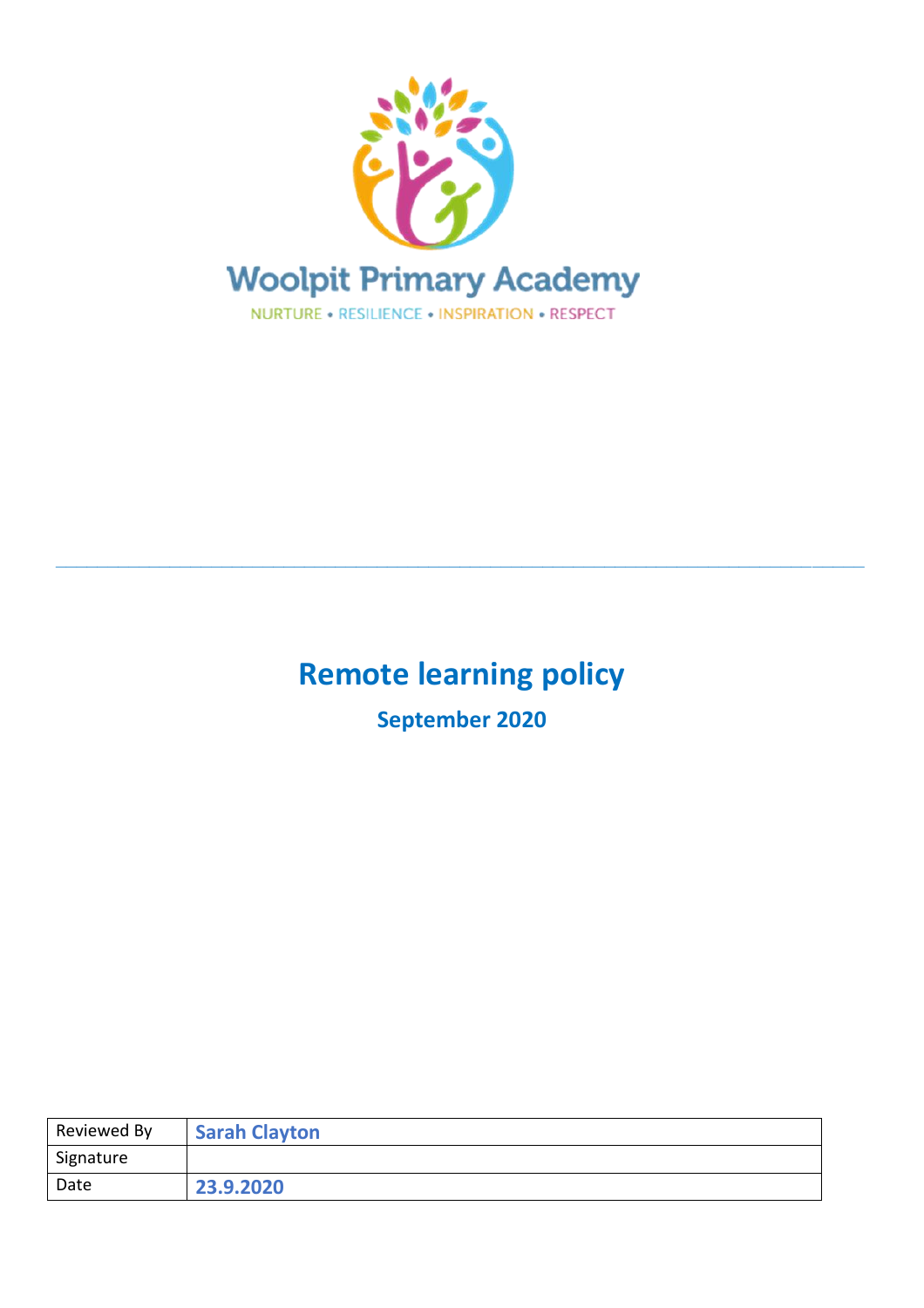## **Our vision:**

Our core values are; **Nurture, Resilience, Respect, Inspiration,** which are at the heart of all we do. This is to ensure children leave Woolpit Primary Academy with a love of learning, as resilient individuals who are prepared for their futures. Our nurturing approach will ensure all pupils grow into well-rounded individuals with healthy minds. Children will leave our primary school as respectful members of the community; inspired to learn and motivated to achieve.

### **Aims**

This remote learning policy for staff aims to:

- Ensure consistency in the approach to remote learning for pupils who aren't in school
- Set out expectations for all members of the school community with regards to remote learning
- Provide appropriate guidelines for data protection

#### **Our Expectation for a whole school closure or bubble closure:**

- Our aim is to keep our core purpose of teaching and learning continuing as effectively as possible.
- We will expect children to complete all work set.
- Families will need to have access to a Chromebook/laptop/PC and internet access (please contact us using the office email address as soon as possible if you require support with this - we may have the capacity to provide this for families who do not have a computer or internet connection)
- Children will be permitted to borrow books from the school and will be provided with an exercise books to use as well. If they need additional resources, they will be asked to let the class teacher or office know.

#### **Teachers**

When providing remote learning, if there is a whole school closure or a closure of a bubble, teachers must be available between 9am - 3pm on their usual working days.

If they're unable to work for any reason during this time, for example due to sickness or caring for a dependent, they should report this using the normal absence procedure so that we are able to let the parents know their children's online lessons will be affected for this day and arrange alternative measures.

#### **When providing remote learning, either a whole bubble closes or the school goes in to a complete lockdown, teachers are responsible for:**

- Providing daily maths and English/phonics lessons online, via the Google Classroom platform, for their class, or possible other bubbles where needed, from their curriculum plans already used in school.
- There will be at least one lesson a day which is face to face, some recorded by the teacher and some Independent work set using other resources.
- Online lessons using The Oak Academy, [https://classroom.thenational.academy/,](https://classroom.thenational.academy/)will supplement the daily face to face lessons where appropriate.
- Reading books will be taken home for all children and brought back to change regularly. School will ensure the book is quarantined for 48 hours before sent home with another child. Accelerated Reader quizzes after each book will continue.
- Where families have to duplicate the use of laptops or technology at home, a time table for each year groups live lessons will be put together
- At times, teachers may video the lesson or learning so that parents and children can access It at a time that is convenient.
- Children with an EHCP or passport are receiving targeted support on their targets set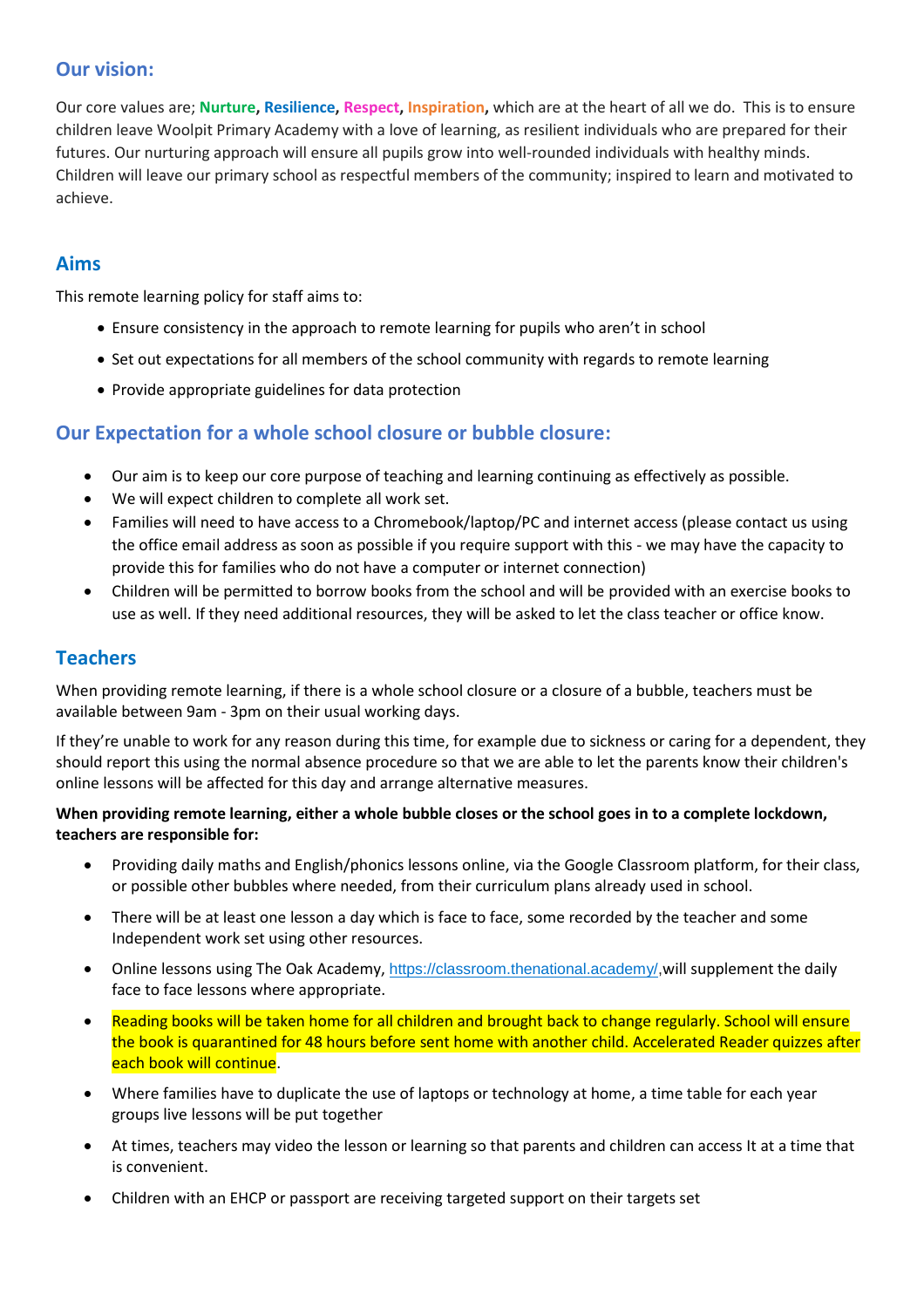- Teachers will provide feedback to children on their progress towards the objectives during the lesson and for any written work submitted.
- Teachers will be expected to pitch the lesson to meet the majority of learners with an extension activity if appropriate.
- Work will be set on a daily basis and timetables shared with parents. Work will be uploaded onto Google class rooms.
- Teachers will phone each child weekly to check on their wellbeing and whether there is further support needed. For example, need IT equipment or to borrow resources from school to enable access to their learning, which we will support with.
- Children will be provided with the relevant material needed to complete work, such as work books, google logins.
- Star reader assessments, White Rose assessments tasks and phased phonics assessments will continue to be used remotely to track progress at the usual times.
- Follow the safeguarding policy and e-safety policy for lockdown, which is on our website

#### **Teaching assistants**

When assisting with remote learning, teaching assistants must be available for their usual working hours on their usual working days.

If they're unable to work for any reason during this time, for example due to sickness or caring for a dependent, they should report this using the normal absence procedure so that we are able to adapt the learning they would have been supporting and tasks set.

#### **When assisting with remote learning, teaching assistants are responsible for:**

#### **Supporting pupils with learning remotely:**

- Class teachers may ask teaching assistants to prepare activities or tasks for groups or individuals, which could include setting remote learning, or photocopying home learning paper-based tasks.
- Teaching assistants will be expected to support school-based learning and remote learning following reasonable request and guidance from teachers and SLT.
- Teaching assistants may cover the role of teachers and in this instance will be required to fulfil the teacher responsibilities outlined in this policy.
- Learning platforms are for education purposes only and are not used as a social media platform.
- Follow the safeguarding policy and e-safety policy for lockdown, which Is on our website

#### **Attending virtual meetings with teachers, parents and pupils:**

• Teaching assistants may be invited to attend a meeting with a pupil or parent, particularly if they usually work closely with that child or family on a day-to-day basis.

## **Subject leads**

Alongside their teaching responsibilities, subject leads are responsible for:

- Considering whether any aspects of the subject curriculum need to change to accommodate remote learning
- Working with teachers teaching their subject remotely to make sure all work set is appropriate and consistent and meeting all of the progressions of skills and knowledge set out in school.
- Working with other subject leads and senior leaders to make sure work set remotely across all subjects is appropriate and consistent, and deadlines are being set an appropriate distance away from each other
- Monitoring the remote work set by teachers in their subject explain how they'll do this, such as through regular meetings with teachers or by reviewing work set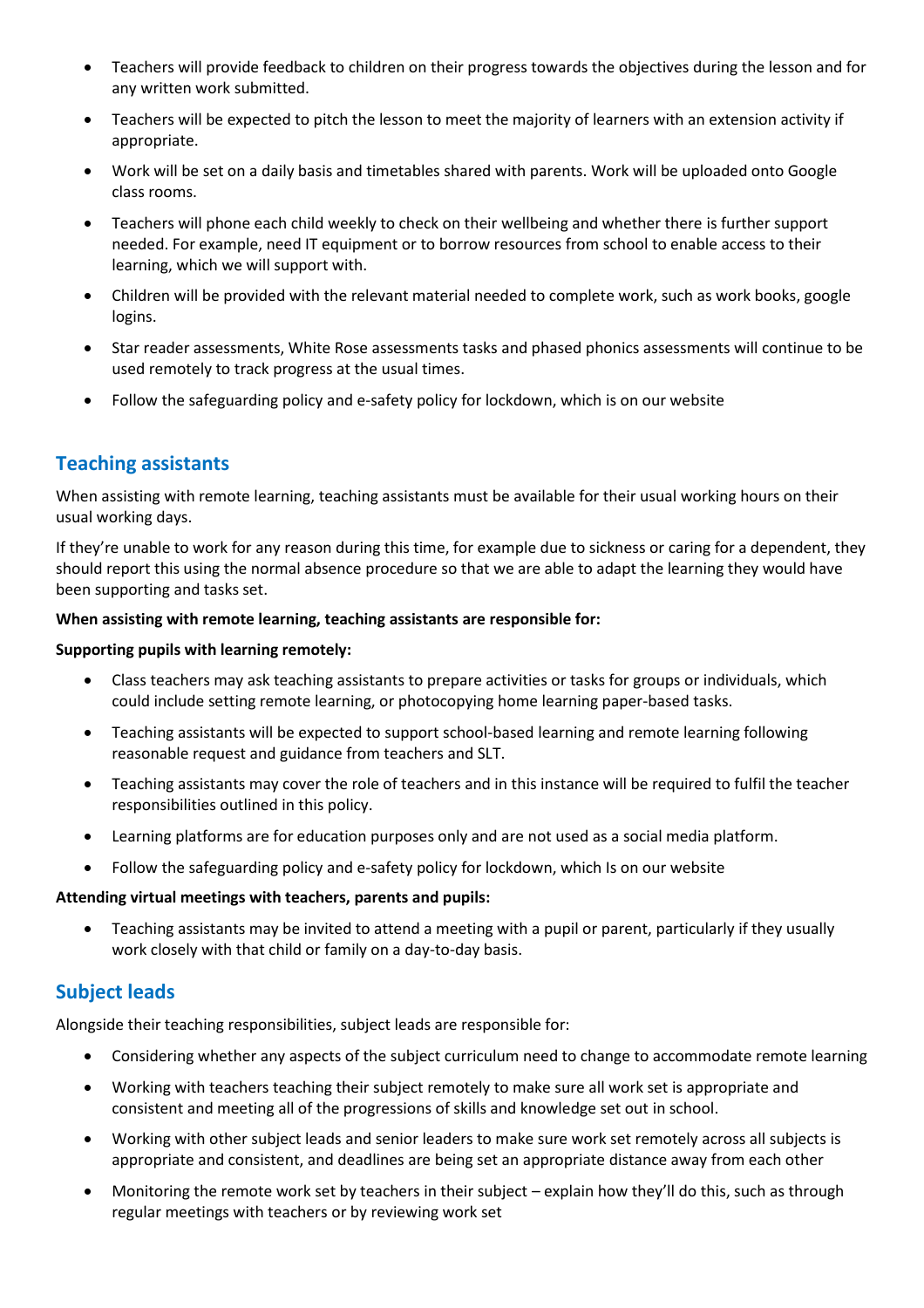• Alerting teachers to resources they can use to teach their subject remotely

#### **Head teacher**

Head teacher will be responsible for:

- Co-ordinating the remote learning approach across the school to ensure It Is consistent across all classes and at a good standard
- Monitoring the effectiveness of remote learning explain how they'll do this, such as through regular meetings with teachers and subject leaders, reviewing work set or reaching out for feedback from pupils and parents
- Monitoring the security of remote learning systems, including data protection and safeguarding considerations

#### **SENDCO**

The SENDCO for our school Mrs Clayton. The SENDCO will be responsible for:

- Ensuring all children with an EHCP have specific targeted provision daily from a member of staff face-to-face.
- Oversee the work for all children with a pupil passport and the quality of work set
- Support teachers and teaching assistant delivering support the SEND children
- Monitor the progress of children on the SEND register but looking at their data and monitoring their progress.
- After data received, SENDCO to support teachers with setting new targets

## **Designated safeguarding lead**

The Designated Safeguarding leads for the school are:

- Mrs Clayton
- Mrs Brown

The DSL is responsible for Ensuring the statutory responsibilities in the safeguarding policy are fulfilled, with particular attention to the addendum which relates to the change of procedure as a result of the Covid-19 pandemic.

Parents, children, staff and anyone in the community should report any concerns they have about the safety or welfare of a child to either one of the DSLs Immediately. We as a school will ensure all concerns are followed up.

DSL will:

- Ensure all vulnerable children on our safeguarding register have weekly contact and visits to check on wellbeing and safety
- Parents of vulnerable children on our safeguarding register have weekly contact from a DSL to ensure they are coping at home and whether they need any additional support
- Contact any outside agencies weekly for any reports and updates on the children who are on their caseload
- Contact Alternative provisions weekly to get an update on any safeguarding concerns

#### **Pupils and parents**

Staff can expect pupils learning remotely to:

- Be contactable during the required times although we acknowledge that they will not always be in front of a device the entire time
- Complete work to the deadline set by teachers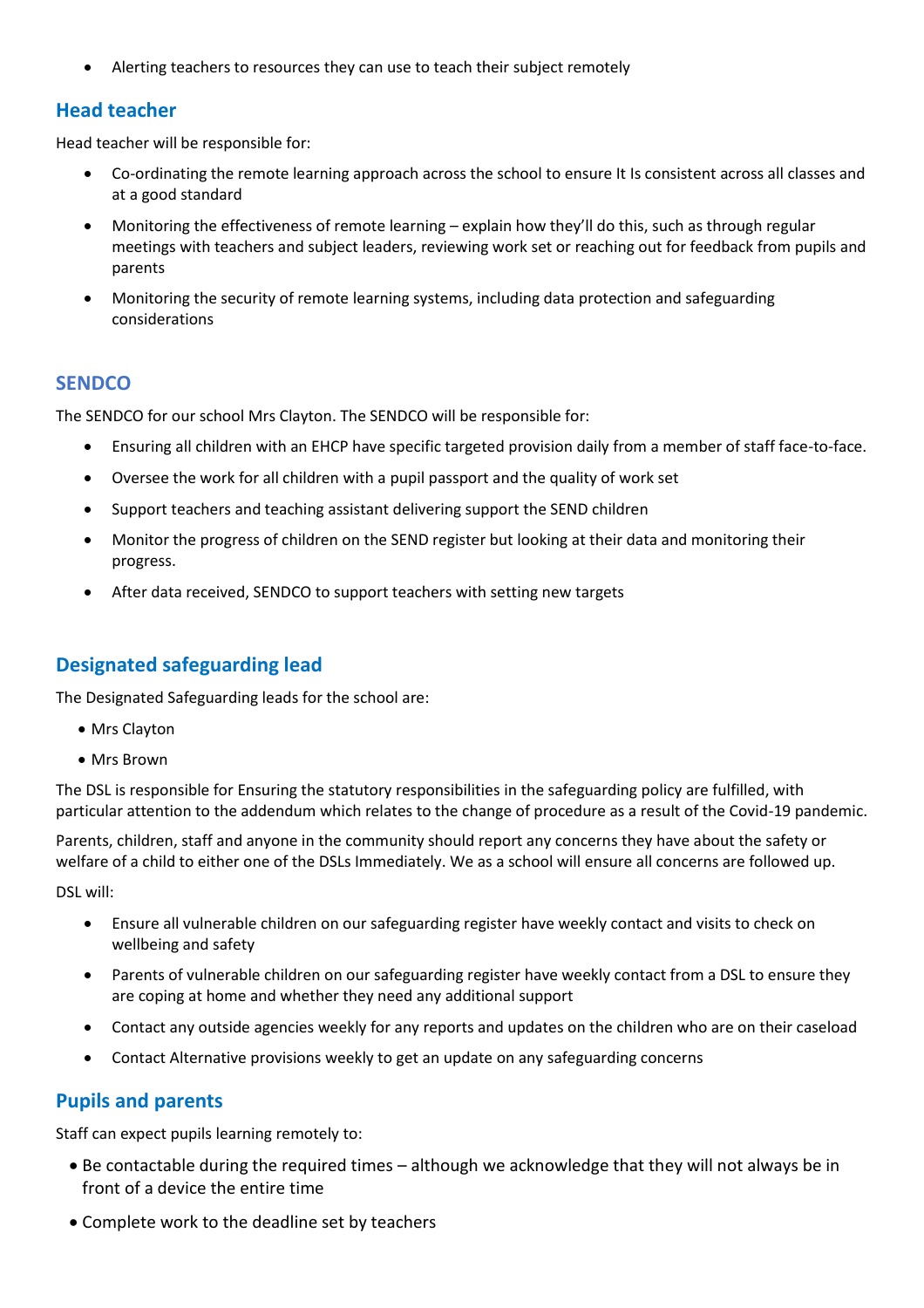- Seek help if they need it, from teachers or teaching assistants
- Alert teachers if they're not able to complete work
- Not use learning platforms as a social media platform
- Behave online as they would in school.
- Make the school aware if their child is ill or otherwise can't complete work
- Support the school to ensure their child is behaving appropriately and able to continue to learn.

## **Expectation for remote learning when a child goes into isolation:**

Due to teachers and teaching assistants being used during school hours work will be set to complete at home. The class teacher will:

- Put together a learning pack that will be emailed to them to complete.
- There will be links to the learning that is going on in the classroom and possible links to other educational sites that will compliment the learning they need to complete, such as: Oak Academy.
- Teachers will marks work and give feedback to the children.

#### **Governing board**

The governing board is responsible for:

- Monitoring the school's approach to providing remote learning to ensure education remains as high quality as possible
- Ensuring that staff are certain that systems are appropriately secure, for both data protection and safeguarding reasons
- Ensuring the workload of senior leaders (including the head teacher) and teachers does not become unmanageable

#### **Who to contact**

If staff have any questions or concerns, they should contact the following individuals:

- Issues in setting work talk to the relevant subject lead, head teacher or SENCO
- Issues with behaviour talk to the relevant class teacher or Claire Elomri
- Issues with IT contact IT support (Richard Blott at William de Ferrers School)
- Issues with their own workload or wellbeing talk to Sarah Clayton
- Concerns about data protection talk to the data protection officer (Justine Berkley at SBM)
- Concerns about safeguarding talk to Sarah Brown in the first instance, or Sarah Clayton, Mrs Homes in the second.
- Concerns about the expectations Audrey Finch

#### **Data protection**

All staff members will take appropriate steps to ensure their devices remain secure. This includes, but is not limited to: